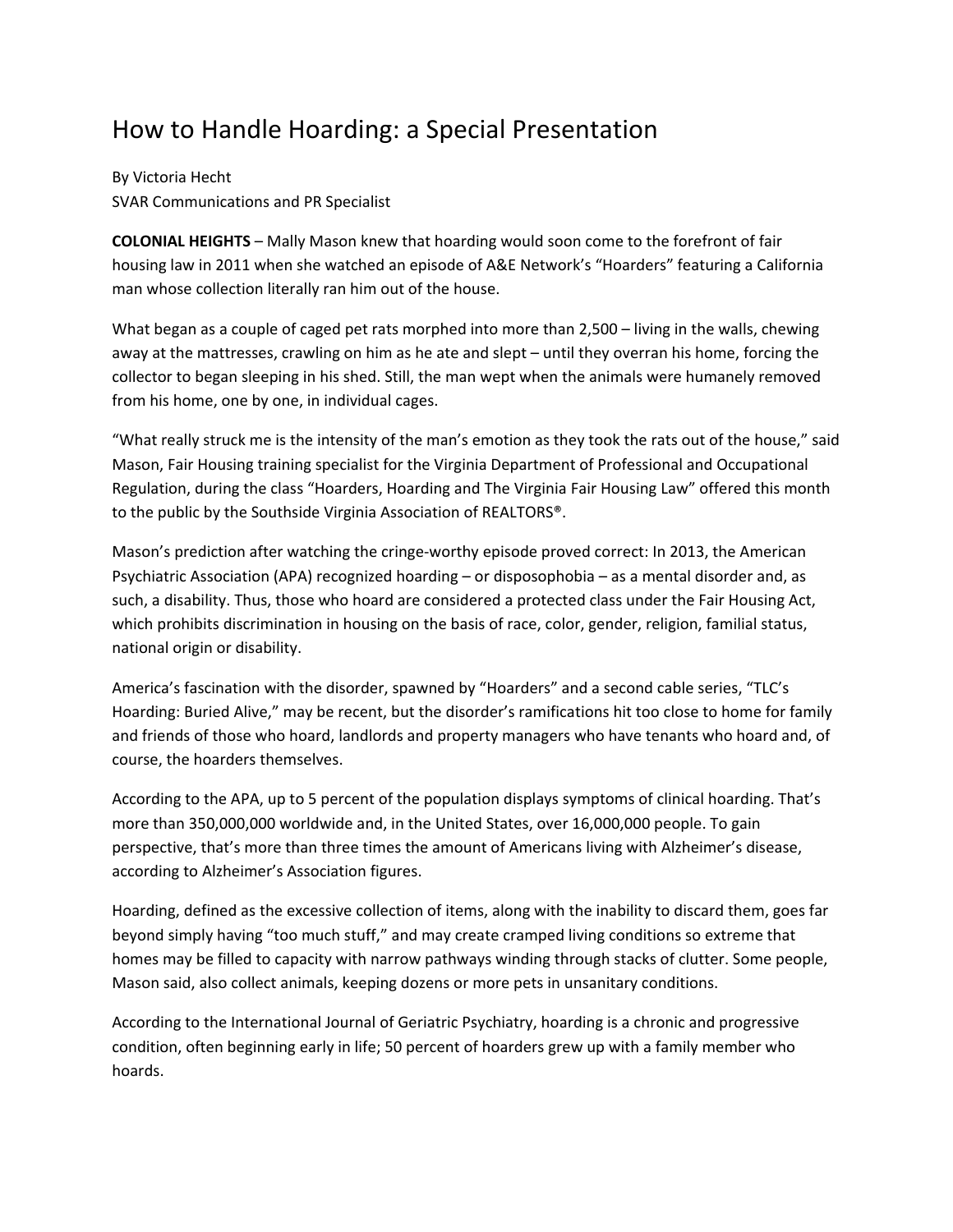Hoarders, Mason said, are most commonly senior‐aged women, noting, "If seniors lived during the Depression, they're likely to believe it could happen again." The age demographic is particularly important, she added, because of the growth rate of that population segment; seniors represent 20 percent of Americans.

About 75 percent of hoarders engage in excessive buying, according to Randy Frost, professor of psychology at Smith College and author of "Stuff: Compulsive Hoarding and the Meaning of Things," while 50 percent excessively acquire free items – think promotional items and "freebies" at events. But, though they may be drowning in their possessions, don't stereotype hoarders as dirty or disheveled in appearance, Mason said.

"A lot of hoarders look neat and well dressed. What you don't know is that they got up at 4 a.m. to search for their clothes," she said.

Common causes for hoarding include trauma, emotional attachment, self‐worth issues, decision‐making deficit, and issues with responsibility and waste, Mason said. Hoarders may also be battling major depression, general anxiety or obsessive-compulsive disorder. In some who have suffered loss, "Things become people's friends – they don't die or go away."

Hoarding becomes a problem, Mason said, when it becomes a safety and health issue. And, when the hoarder is a renter, the clutter is not just a code violation, but a lease violation, too. The violations may include hoards so extreme that they block exits, are fire hazards, render rooms unusable for their intended purposes and attract infestations of pests. Animal‐hoarding violations include excessive numbers of animals, damage and unhealthy conditions caused by their waste.

For landlords and property managers dealing with a hoarder, there is no quick solution, Mason said. They should consider all avenues to avoid eviction and work with the individual – within reasonable accommodation – to bring the rental up to code. That may include establishing deadlines for the tenant to clean up and bring the housing into code compliance, and making disposal bins available. She suggested landlords and tenants strive to listen without judgment, treat the hoarder with respect and dignity, and recognize small steps of progress in eliminating clutter with the focus on safe and sanitary conditions within the dwelling.

Class participants left the two‐hour class with insight into hoarders' minds and situations, and advice on how to help and address loved ones who hoard. Real estate professionals, including REALTORS® and property managers, received step‐by‐step instruction on handling hoarding situations.

"I think a lot of times it doesn't start out as hoarding, but as depression – where they feel unloved and shop all the time," said Cordie Baird, an associate broker with Napier REALTORS ERA® in Colonial Heights. "This was an excellent class. So many people are oblivious to the reasons behind hoarding and think it's just laziness."